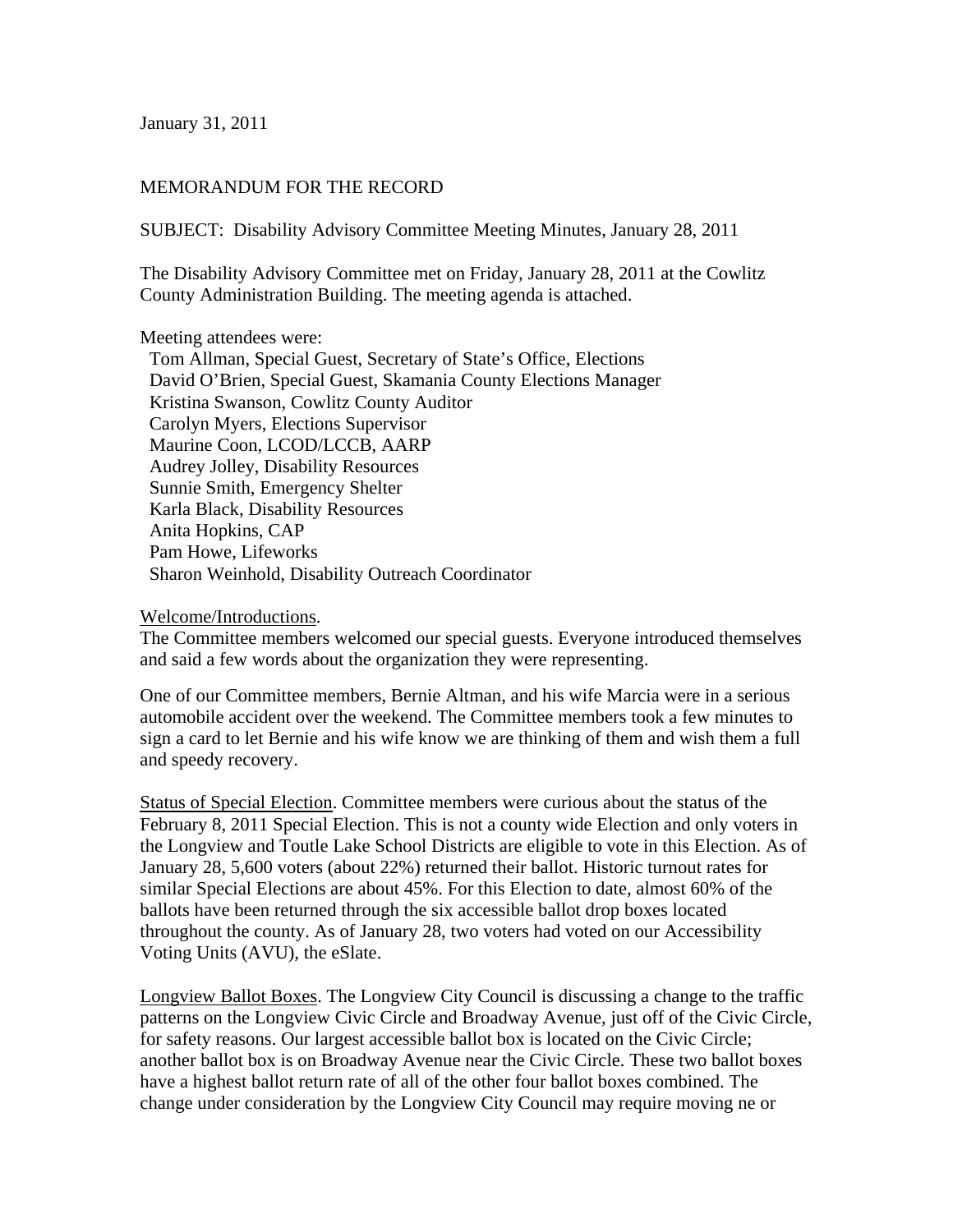both of the ballot boxes to another location. The Elections Office is very interested in the outcome of the discussions that may involve moving these ballot boxes. We received Help America Vote Act (HAVA) funding to purchase the ballot boxes and walkway to the ballot boxes. The topic was on the Longview City Council Agenda for late January, but was removed and has not been rescheduled. The Elections Office is continuing to monitor this potential change.

The Committee members discussed the importance of these ballot boxes to the voters in the community. There are quite a few apartment buildings in the area surrounding the Civic Circle that house senior citizens and people with disabilities. Many of these citizens do not drive or do not have an automobile. The convenience of walking to these accessible ballot boxes is very important to these citizens. The location is also very important to drivers who pass by the Civic Circle every day on their way to work or on other business.

## Round Table Discussion.

This discussion served as an excellent exchange of information. The Disability Advisory Committee members discussed some of the committee's key accomplishments over the last 4 1/2 years. The Committee meets quarterly. The Committee members are in tune with the Election cycle and Election processes, and provide excellent advice to the Elections Office.

There were questions on how we recruit members for the Committee and the number of people who use our AVUs. For member recruitment, we market the Committee throughout the year. There is a board in the hallway near the Elections Office that highlights the Committee activities and accomplishments. To market our AVUs, the eSlate, we send monthly emails throughout the year and weekly emails during Election times to senior homes, retirement homes, nursing homes, senior centers, and organizations in the community that serve persons with disabilities. The emails address what is happening in Elections. We offer to demonstrate our AVUs or bring our AVUs for voting ballots to those who are interested at their location or at the Elections Office. We take our demonstration AVU to events and give attendees an opportunity to test vote on the AVU. We schedule our Disability Advisory Committee meetings around Election time so members can vote their ballots on the AVUs.

There was some discussion on other opportunities to pursue to market our accessibility improvements. Anita suggested we participate in the Veteran's Stand Down. Planning for the Stand Down is currently underway. Anita also mentioned this year's Senior Connections Fair will be held at the Mall. New displays and activities are planned, and it is expected the location will result in more foot traffic than in the past. Carolyn mentioned the new reader board at the Mall and suggested it might be a good opportunity for marketing. Sharon will pursue these ideas.

Tom Allman said his main job was to be a "resource" to the Elections Offices in helping improve accessibility to voters with disabilities. He wants to share information and good ideas he sees in the Elections Offices. He said he has been to 13 counties so far and would like to visit them all. He performs outreach and gives presentations on ADA and accessibility. He looks forward to meeting more people and sharing information at this